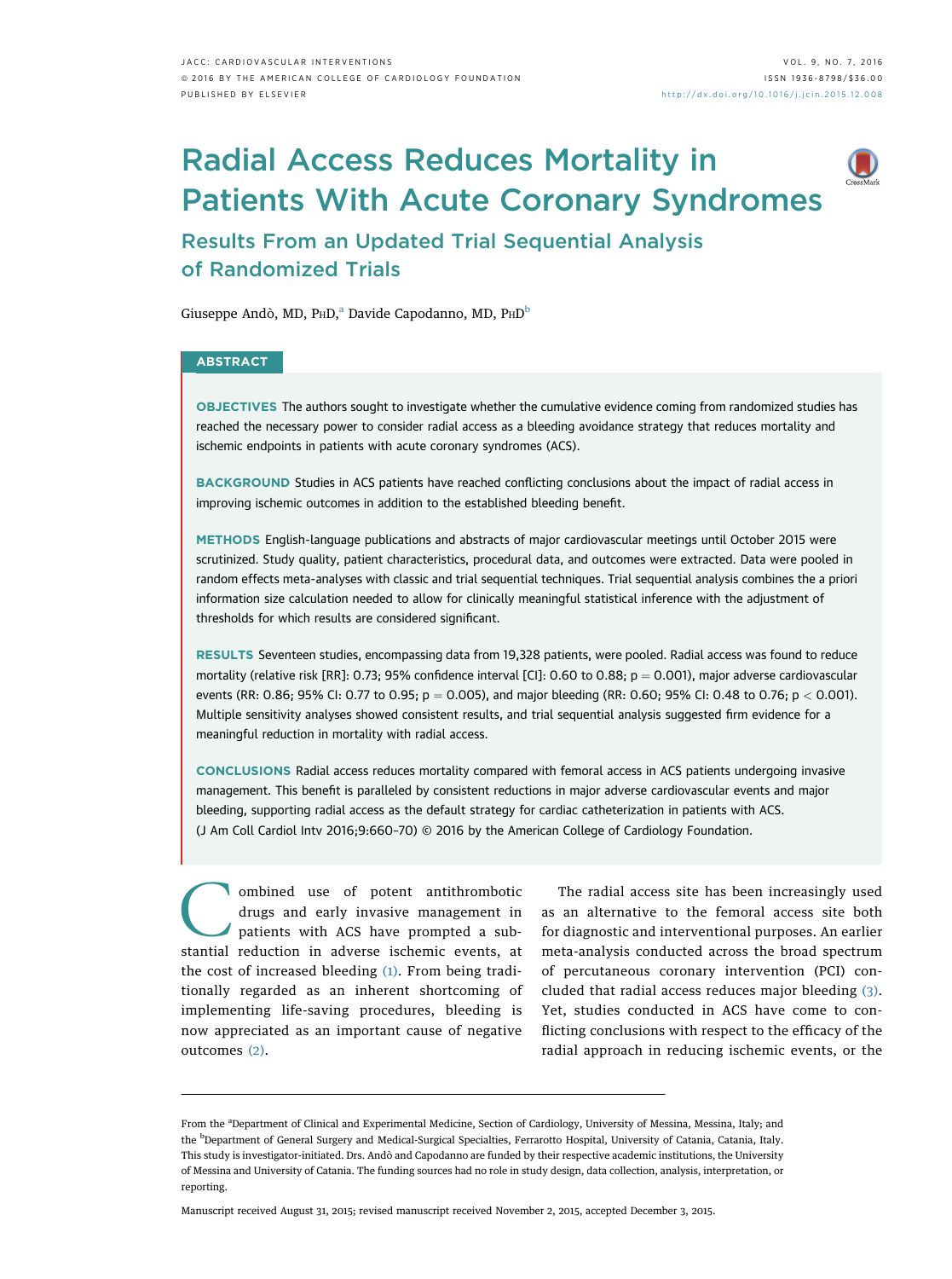composite of ischemic or bleeding events, by parallel reductions in bleeding  $(4-10)$ . A more recent metaanalysis [\(11\)](#page-9-0) suggested a mortality benefit of radial access in patients with ST-segment elevation myocardial infarction (STEMI), although the significant heterogeneity of the studies included prevented a clear understanding of the mechanistic relation between bleeding and mortality [\(12\).](#page-9-0) Notably, none of such meta-analyses has included data from the most recent trials in the field, and 1 recent article including a concise meta-analysis of ACS trials—did not report pooled results of procedural outcomes nor explored potential sources of heterogeneity with sensitivity analyses [\(10\).](#page-9-0)

# SEE PAGE 671

On this background, we conducted an updated, comprehensive meta-analysis of randomized studies comparing radial and femoral access in invasively managed patients with ACS. Given the small sample size of many of the earlier trials and to explore any chance of false-positive or false-negative findings in previous meta-analyses [\(13\)](#page-9-0), we used a trial sequential methodology to critically evaluate whether the amount of the accumulated information has now reached the necessary power to support the systematic and routine use of radial access as a bleeding avoidance strategy to reduce mortality or other ischemic endpoints in patients with ACS undergoing invasive management.

#### METHODS

PROTOCOL AND REGISTRATION. The protocol of this study has been registered in the PROSPERO database (Time Sequential Meta-Analysis of Radial Versus Femoral Access in Invasively Managed Patients With Acute Coronary Syndromes; [CRD42015022031\)](http://www.crd.york.ac.uk/PROSPERO/display_record.asp?ID=CRD42015022031) in compliance with Preferred Reporting Items for Systematic Reviews and Meta-Analyses (PRISMA) standards [\(14\)](#page-9-0). Study selection, data sources and searches, data extraction and quality assessment, and data synthesis and analysis are reported in the Methods section of the [Online Appendix](http://dx.doi.org/10.1016/j.jcin.2015.12.008).

TRIAL SEQUENTIAL ANALYSIS. The trial sequential analysis (TSA) combines the a priori information size (IS) calculation for a meta-analysis with the adjustment of the thresholds for which the results are considered statistically significant [\(15,16\).](#page-9-0) The IS calculation is analogous to sample size calculation in a single trial aimed at estimating the number of events and patients needed to allow for reliable statistical inference. Similarly, in a metaanalysis, the IS calculation is on the basis of the expected incidence of events in the control group and the expected relative risk (RR) reduction of the experimental intervention. Estimating the IS for the purpose of a TSA is instrumental in quantifying the reliability of data pooled in the meta-analysis itself, as a function of the strength of the accumulating evidence over time, and the heterogeneity across included trial populations, interventions, and methods.

The TSA methodology is on the basis of the assumption that data will accumulate until the required IS has been exceeded and re-

quires pre-specifying meaningful thresholds to control for the risk of false-positive (type I error) or falsenegative (type II error) results. To that end, a monitoring boundaries methodology was used. Briefly, such approach has been originally developed for repeated significance testing in clinical trials in order to evaluate the accumulating data before the sample size has been reached and to avoid false-positive statistical test results, a phenomenon commonly known as "multiplicity due to repeated significance testing" [\(17\).](#page-9-0) In other words, adjusted significance thresholds may eliminate early false-positive findings due to repeated significance testing when pooled estimates are on the basis of a still insufficient number of events and patients. Indeed, the possibility to calculate adjusted confidence intervals (CIs) serves to guard against spurious inferences at early stages of a meta-analysis: adjusted confidence intervals appropriately converge to resemble conventional CIs as the accrued number of patients approaches the required IS.

z-Curves were constructed for each explored outcome, and alpha conventional thresholds for significance testing at the 5% and 1% levels were displayed. Adjusted significance monitoring boundaries, as described above, were added by using the O'Brien-Fleming alpha-spending method under the assumption that significance testing may have been performed each time a new trial was sequentially added to the meta-analysis [\(16\).](#page-9-0) Given the considerable amount of attention given to the access site debate over the last decade, this assumption appeared reasonable. The IS was calculated [\(Online](http://dx.doi.org/10.1016/j.jcin.2015.12.008) [Table 1](http://dx.doi.org/10.1016/j.jcin.2015.12.008)) with 99% power for major adverse cardiovascular events (MACE) (defined as the composite of death, myocardial infarction, or stroke), access site bleeding and major bleeding, and 90% power for each of the MACE components. The control event rate was set to the proportion observed in the

#### ABBREVIATIONS AND ACRONYMS

CI = confidence interval

IS = information size

MACE = major adverse cardiovascular event(s)

PCI = percutaneous coronary intervention

PRISMA = Preferred Reporting Items for Systematic Reviews and Meta-Analyses

RR = relative risk

STEMI = ST-segment elevation myocardial infarction

TSA = trial sequential analysis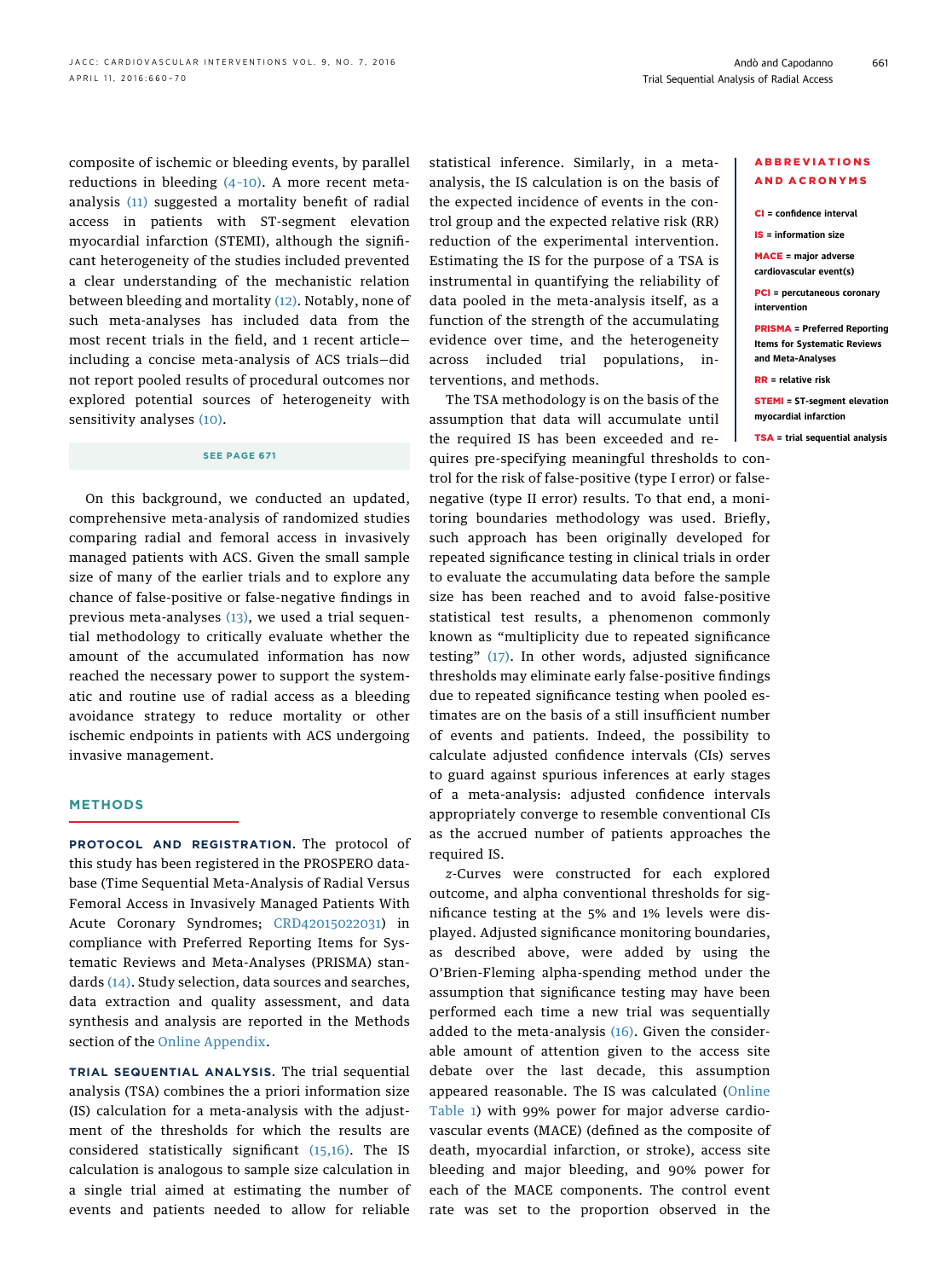femoral group. In terms of treatment effect, we set a 30% RR reduction for MACE and its components, resembling the design of the MATRIX (Minimizing Adverse Hemorrhagic Events by Transradial Access Site and Systemic Implementation of Angiox) trial [\(18\).](#page-9-0) Accordingly, alpha was set at 2.5% for MACE [\(18\),](#page-9-0) and at 1% for death, myocardial infarction, and stroke. For access site and major bleeding, we set a 50% RR reduction with 1% alpha, a clinically relevant effect size that is consistent with the expected benefit of the radial access. Futility boundaries were calculated to provide a threshold for "no effect" and to reflect the uncertainty of obtaining a chance negative finding in relation to the accumulated number of patients [\(16\).](#page-9-0)

The standard meta-analyses were performed using the meta (version 4.3-2) and metafor (version 1.9-8) packages for R (version 3.2.2) (The R Foundation for Statistical Computing, Vienna, Austria). The TSAs were performed with Trial Sequential Analysis, version 0.9 Beta (Copenhagen Trial Unit, Rigshospitalet, Copenhagen, Denmark).

#### RESULTS

SEARCH RESULTS AND RISK OF BIAS. The study search (Figure 1) identified 17 trials (4–[10,19](#page-9-0)–28) that met all inclusion criteria, encompassing data from up to 19,328 ACS patients (9,638 randomized to radial access and 9,690 randomized to femoral access). Of these trials, 10 were single-center and 7 were multicenter [\(Online Table 2\)](http://dx.doi.org/10.1016/j.jcin.2015.12.008). Studies that did not report numerical data for myocardial infarction and stroke only were maintained. One single-center study reporting only procedural results was included in the meta-analysis of access-site bleeding and crossover

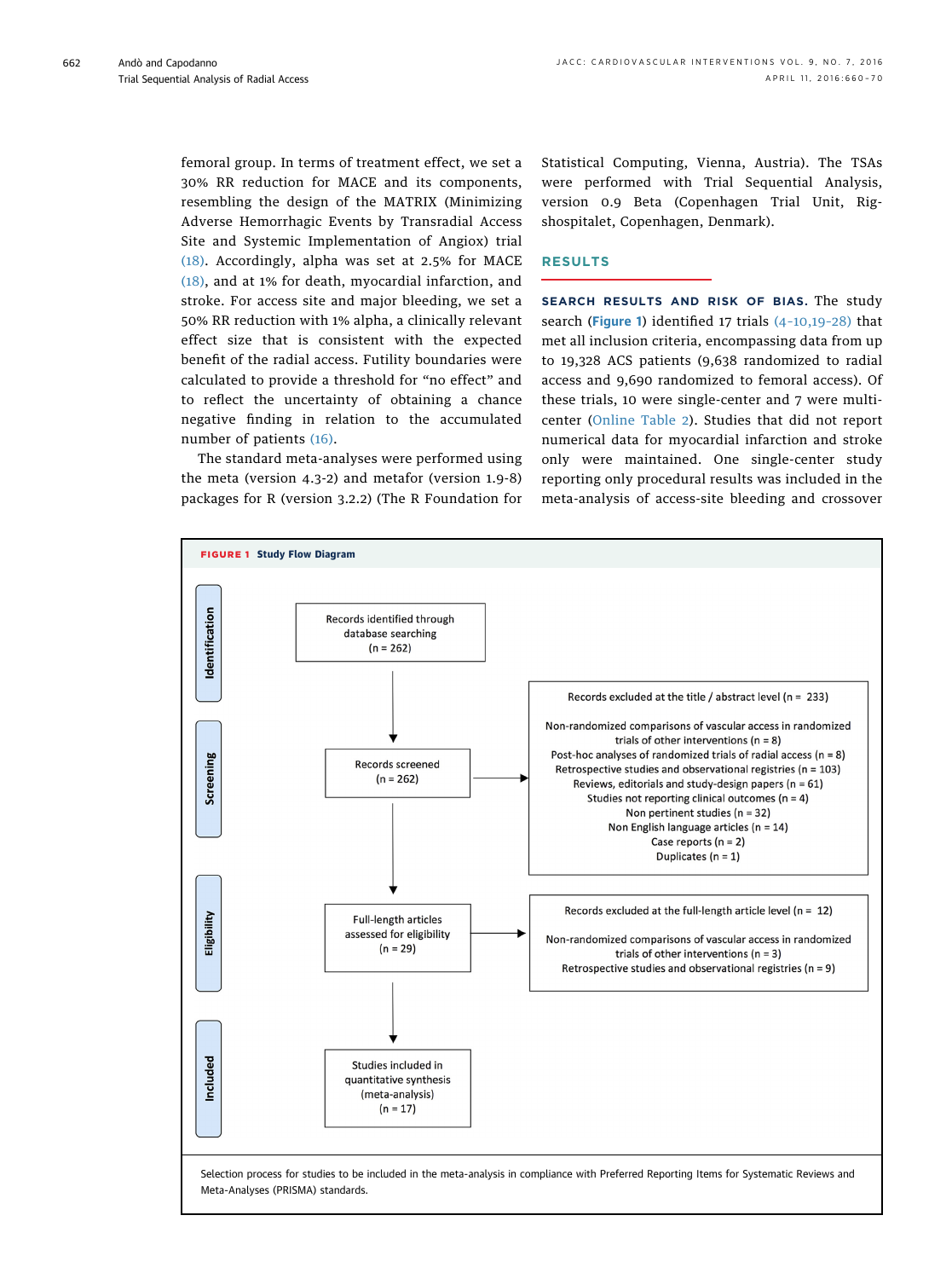[\(24\).](#page-9-0) One multicenter trial was reported as an abstract and later, in extenso, as a doctoral thesis [\(28\)](#page-9-0). All included studies shared a high risk of performance bias because participants could not be blinded to the access site ([Online Figure 1](http://dx.doi.org/10.1016/j.jcin.2015.12.008)). Overall, 7 studies were judged at "low risk" of bias.

[Table 1](#page-4-0) provides key details of the studies included. Heparin was the most commonly used anticoagulant agent, and the use of glycoprotein IIb/IIIa inhibitors ranged widely across different studies and indications. Most trials mandated for a discrete level of expertise in radial procedures. Data about procedural duration were reported in 13 trials. Radial procedures lasted significantly longer than femoral procedures, although the difference was clinically trivial (standardized difference in means 0.16 min, 95% CI: 0.06 to 0.26;  $Z = 3.02$ ;  $p = 0.003$ ) and affected by moderate heterogeneity ( $p = 0.028$ ;  $I^2 = 48%$ ).

CLASSIC META-ANALYSIS. On the basis of conventional standards for significance testing, radial access was found superior to femoral access in reducing death (RR: 0.73; 95% CI: 0.60 to 0.88;  $p = 0.001$ ) ([Figure 2](#page-5-0)), MACE (RR: 0.86; 95% CI: 0.77 to 0.95;  $p = 0.005$ ) [\(Online Figure 2\)](http://dx.doi.org/10.1016/j.jcin.2015.12.008), access site (RR: 0.38; 95% CI: 0.31 to 0.47; p < 0.001) [\(Online Figure 3\)](http://dx.doi.org/10.1016/j.jcin.2015.12.008), and major bleeding (RR: 0.60; 95% CI: 0.48 to 0.76; p < 0.001) ([Online Figure 4](http://dx.doi.org/10.1016/j.jcin.2015.12.008)), although it was not superior in reducing either recurrent myocardial infarction or stroke ([Table 2](#page-6-0)). There was no significant heterogeneity as assessed by the Cochran Q test, and the inconsistency was  $I^2 = 0$  for all these outcomes ([Table 2](#page-6-0)). Compared with femoral access, radial access was associated with a higher risk of crossover (RR: 3.38; 95% CI: 2.09 to 5.49; p < 0.001), with severe observed heterogeneity ( $p < 0.001$ ;  $I^2 = 62%$ ) ([Table 2](#page-6-0), [Online Figure 5\)](http://dx.doi.org/10.1016/j.jcin.2015.12.008). However, the rates of crossover were low in both groups (6.2% in the radial arm, 1.6% in the femoral arm).

SENSITIVITY ANALYSIS. Multiple sensitivity analyses restricted to multicenter studies, studies at low risk of bias, studies enrolling only patients with STEMI, studies with expert radial operators, and recent trials conducted in the last 5 years were consistent with the pooled analyses of all studies ([Table 2](#page-6-0)). No remarkable variations in heterogeneity were observed in these sensitivity analyses with the exception of access site and major bleeding ([Table 2](#page-6-0)), likely reflecting differences in bleeding definitions across studies [\(Online Table 2\).](http://dx.doi.org/10.1016/j.jcin.2015.12.008) Interestingly, the heterogeneity observed for access site crossover in the meta-analysis of all studies ([Table 2](#page-6-0)) was much lower in magnitude in analyses restricted to patients with STEMI ( $p = 0.24$ ;  $I^2 = 20\%$ ) and in trials where operators were required to have a minimal expertise of >200 radial procedures ( $p = 0.54$ ; I<sup>2</sup> = 0%) [\(Online](http://dx.doi.org/10.1016/j.jcin.2015.12.008) [Figure 5\),](http://dx.doi.org/10.1016/j.jcin.2015.12.008) although corresponding tests for interaction proved to be negative.

STUDY REMOVAL ANALYSIS AND PUBLICATION BIAS. Removing individual studies did not result in significant deviations of the pooled RR for all-cause death, myocardial infarction, stroke, access site bleeding, major bleeding, access site crossover, or procedural duration. Conversely, radial access was consistently associated with a significant reduction in MACE at each step of the study removal analysis until MATRIX trial was removed, although the magnitude of the treatment effect remained similar (RR: 0.85; 95% CI: 0.71 to 1.02;  $p = 0.08$ ). Visual inspection of the funnel plots revealed a minimal asymmetry only for major bleeding, and the corresponding Egger test was statistically significant ( $p = 0.028$ ), likely reflecting the "small-study effect" [\(29\)](#page-9-0) of trials conducted in the early 2000s.

IS CALCULATIONS AND TSA FOR EFFICACY ENDPOINTS. The IS for death was estimated at 22,007 patients ([Figure 3](#page-7-0)). The incidence of death in patients receiving femoral PCI was 2.5%. After the RIFLE-STEACS (Radial Versus Femoral Randomized Investigation in ST-Elevation Acute Coronary Syndrome) trial [\(8\)](#page-9-0) and after the MATRIX trial [\(10\),](#page-9-0) the cumulative z-statistic crossed the conventional statistical thresholds for significance testing at the 5% and 1% alpha level, respectively. After the MATRIX trial [\(10\),](#page-9-0) it also crossed the upper monitoring boundary. For myocardial infarction, the IS was estimated at 12,298 patients, a cumulative sample size that had not been reached before the MATRIX trial [\(10\)](#page-9-0). The incidence of recurrent myocardial infarction in patients receiving femoral PCI was 4.4%. The cumulative z-statistic after the RIVAL trial (A Trial of Trans-Radial Versus Trans-Femoral Percutaneous Coronary Intervention Access Site Approach in Patients With Unstable Angina or Myocardial Infarction Managed With an Invasive Strategy) [\(7\)](#page-9-0) consistently crossed the futility boundaries without any change over time, implying neutral results unlikely to be changed by a new trial (data not shown). The incidence of stroke was as low as 0.4% in the femoral access group and 0.5% in the radial access group, with no signals of benefit or harm by either group (data not shown). For the composite of MACE [\(Online Figure 6\)](http://dx.doi.org/10.1016/j.jcin.2015.12.008), the IS was estimated at 10,591 patients, a pooled sample size that had not been reached before the MATRIX trial [\(10\)](#page-9-0). The cumulative incidence of MACE in the femoral group was 7.0%. Notably, before the MATRIX trial  $(10)$ , the cumulative z-statistic was well below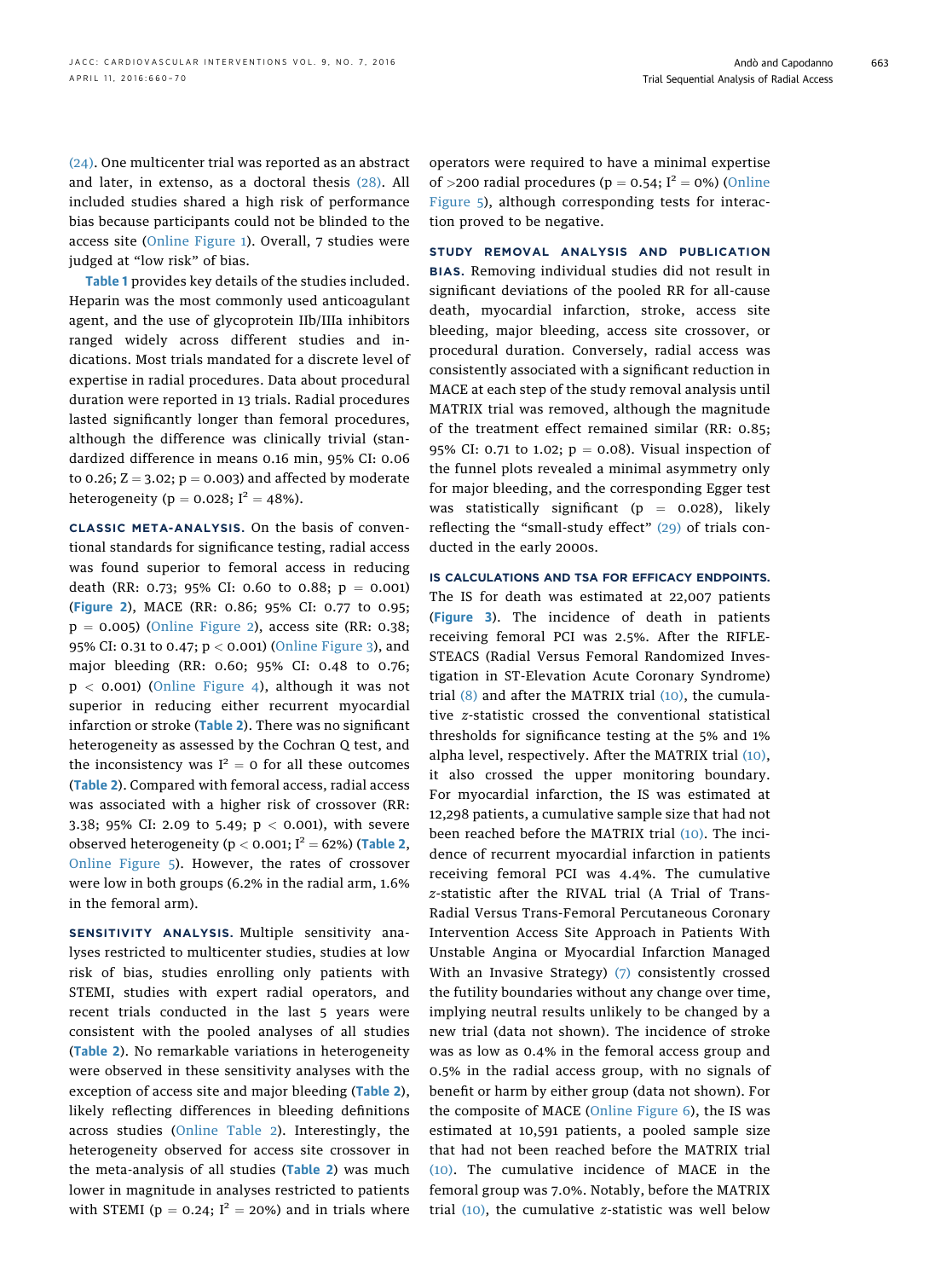| <b>TABLE 1 Characteristics of Radial and Femoral Patients in the Trials Included in the Meta-Analysis</b> |           |         |                |                |                |           |                          |                            |                                                       |                                                       |             |           |                                                                                                                           |
|-----------------------------------------------------------------------------------------------------------|-----------|---------|----------------|----------------|----------------|-----------|--------------------------|----------------------------|-------------------------------------------------------|-------------------------------------------------------|-------------|-----------|---------------------------------------------------------------------------------------------------------------------------|
|                                                                                                           | Access, n |         | Crossover, %   |                | ≥7-F Sheath. % |           | <b>Sheath Management</b> |                            | Anticoagulant                                         |                                                       | GPI Use, %  |           |                                                                                                                           |
| First Author/Study (Ref. #)                                                                               | Radial    | Femoral | Radial         | Femoral        | Radial         | Femoral   | Radial                   | Femoral                    | Radial                                                | Femoral                                               | Radial      | Femoral   | <b>Operator Radial Experience</b>                                                                                         |
| Mann et al. $(4)$                                                                                         | 68        | 77      | 8              | $\mathsf{O}$   | $\mathbf 0$    | 74        | <b>RCD</b>               | <b>CMC</b>                 | <b>UFH</b>                                            | <b>UFH</b>                                            | 15          | 10        | <b>NR</b>                                                                                                                 |
| TEMPURA (5)                                                                                               | 77        | 72      | $\mathsf{o}$   | 1.4            | 0              | 0         | <b>NR</b>                | <b>CMC</b>                 | <b>UFH</b>                                            | <b>UFH</b>                                            | $\mathbf 0$ | 0         | <b>NR</b>                                                                                                                 |
| RADIAL-AMI (6)                                                                                            | 25        | 25      | $\overline{4}$ | $\mathbf 0$    | $\mathbf 0$    | 12        | <b>NR</b>                | CMC 92%,<br><b>VSD 8%</b>  | <b>UFH</b>                                            | <b>UFH</b>                                            | 96          | 92        | >100 previous TRCP                                                                                                        |
| Li et al. (24)                                                                                            | 184       | 186     | 1.6            | 1.1            | 0              | 0         | <b>RCD</b>               | CMC                        | <b>UFH</b>                                            | UFH                                                   | <b>NR</b>   | <b>NR</b> | Not reported                                                                                                              |
| <b>FARMI (19)</b>                                                                                         | 57        | 57      | 12.3           | 1.8            | $\mathbf 0$    | 0         | <b>NR</b>                | <b>CMC</b>                 | <b>UFH</b>                                            | <b>UFH</b>                                            | 100         | 100       | >100 previous TRCP                                                                                                        |
| Vazquez-Rodriquez (28)                                                                                    | 217       | 222     | 9              | 0              | <b>NR</b>      | <b>NR</b> | <b>RCD</b>               | CMC 11%,<br><b>VSD 89%</b> | <b>UFH</b>                                            | <b>UFH</b>                                            | 60.2        | 58.6      | >200 previous TRCP                                                                                                        |
| Yan et al. (26)                                                                                           | 57        | 46      | 1.8            | 0              | <b>NR</b>      | <b>NR</b> | <b>RCD</b>               | <b>CMC</b>                 | <b>UFH</b>                                            | <b>UFH</b>                                            | 100         | 100       | >500 previous TRCP                                                                                                        |
| RADIAMI (20)                                                                                              | 50        | 50      | 8              | $\overline{2}$ | $\mathbf 0$    | 0         | <b>RCD</b>               | <b>CMC</b>                 | <b>UFH</b>                                            | <b>UFH</b>                                            | 44          | 42        | >50 previous TRCP                                                                                                         |
| Gan et al. (27)                                                                                           | 90        | 105     | 1.1            | 0              | <b>NR</b>      | <b>NR</b> | <b>NR</b>                | <b>CMC</b>                 | <b>UFH</b>                                            | <b>UFH</b>                                            | 31.1        | 34.3      | <b>NR</b>                                                                                                                 |
| Hou et al. (22)                                                                                           | 100       | 100     | $\overline{4}$ | 0              | <b>NR</b>      | <b>NR</b> | <b>RCD</b>               | <b>CMC</b>                 | LMWH, UFH                                             | <b>LMWH</b>                                           | 28          | 20        | >200 previous TRCP                                                                                                        |
| RADIAMI II (21)                                                                                           | 49        | 59      | 4.1            | 1.7            | $\mathbf 0$    | 0         | <b>RCD</b>               | VCD                        | <b>UFH 100%</b>                                       | <b>UFH 100%</b>                                       | 51          | 54        | Several years' experience                                                                                                 |
| RIVAL (7)                                                                                                 | 3507      | 3514    | 6.9            | 0.9            | 1.0            | 6.0       | PLP                      | PLP                        | <b>LMWH 51.5% FON</b><br>33.3%, UFH<br>10.9% BIV 2.2% | <b>LMWH 51.8% FON</b><br>31.6%, UFH<br>10.8% BIV 3.1% | 25.3        | 24        | >50 TRCP within the<br>previous year                                                                                      |
| Wang et al. (25)                                                                                          | 60        | 59      | 6.6            | 1.7            | <b>NR</b>      | <b>NR</b> | <b>RCD</b>               | <b>CMC</b>                 | <b>UFH 100%</b>                                       | <b>UFH 100%</b>                                       | 55          | 50.8      | >500 previous TRCP                                                                                                        |
| RIFLE-STEACS (8)                                                                                          | 500       | 501     | 9.4            | 2.8            | 9.2            | 18.6      | PLP                      | <b>PLP</b>                 | <b>UFH 92% BIV 8%</b>                                 | UFH 92.8% BIV 7.2%                                    | 67.4        | 69.9      | >150 PCIs/year with adequate<br>expertise in both<br>approaches, minimal<br>proficiency criteria of >50%<br>TRCP per year |
| STEMI-RADIAL (9)                                                                                          | 348       | 359     | 3.7            | 0.6            | $\mathbf 0$    | 0.8       | <b>RCD</b>               | <b>PLP</b>                 | <b>UFH 100%</b>                                       | <b>UFH 100%</b>                                       | 45          | 45        | >200 PCIs/ year in high-volume<br>radial centers (>80%<br>cases/year)                                                     |
| OCEAN-RACE (23)                                                                                           | 52        | 51      | 9.6            | 7.8            | <b>NR</b>      | <b>NR</b> | <b>NR</b>                | <b>NR</b>                  | <b>NR</b>                                             | <b>NR</b>                                             | 59.2        | 66.7      | >200/year TRCP and operators<br>in training $(<$ 200/year)                                                                |
| MATRIX (10)                                                                                               | 4,197     | 4207    | 5.7            | 2.3            | <b>NR</b>      | <b>NR</b> | PLP                      | <b>PLP</b>                 | UFH 49.9%<br>BIV 40.1%                                | UFH 45.5% BIV 40.7%                                   | 13.7        | 12.4      | >75 TRCP within the previous<br>year                                                                                      |

<span id="page-4-0"></span> $\Box$ 

BIV = bivalirudin; CMC = conventional manual compression; FON = fondaparinux; GPI = glycoprotein Ilb/IIIa inhibitor; LMWH = low-molecular-weight heparin; PCI = percutaneous coronary intervention; PLP = per local practice;  $\textsf{TRCP} = \textsf{transr}$ adial coronary procedures; UFH  $=$  unfractionated heparin; VSD  $=$  vascular closure device.

664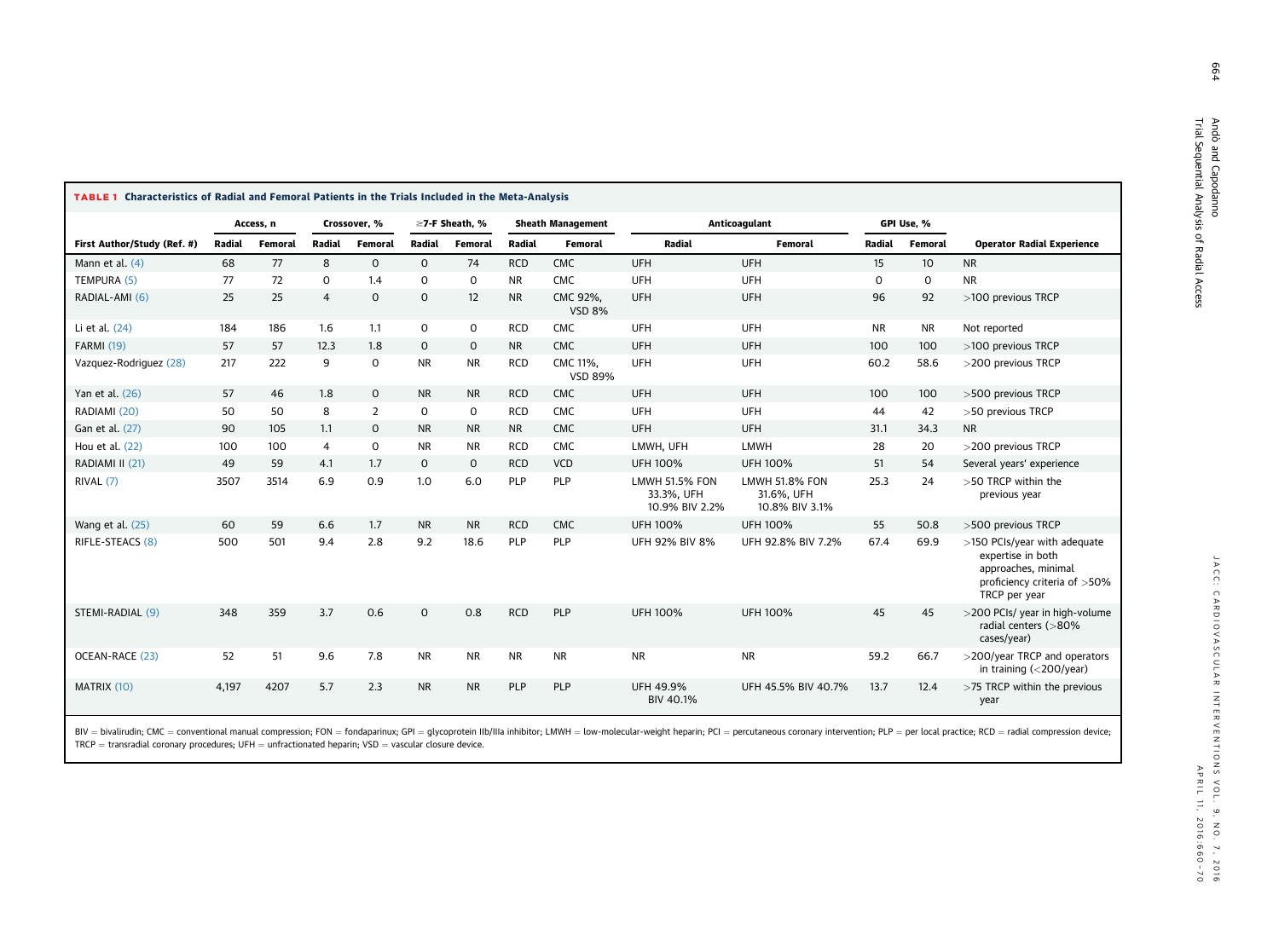<span id="page-5-0"></span>

|                                                      |          | Radial  |                                  | Femoral | <b>Risk Ratio</b>              |           |                       |                  |
|------------------------------------------------------|----------|---------|----------------------------------|---------|--------------------------------|-----------|-----------------------|------------------|
| Study                                                |          |         | <b>Events Total Events Total</b> |         |                                | <b>RR</b> |                       | 95%-CI W(random) |
| Mann et al                                           | 0        | 68      | 0                                | 77      |                                |           |                       | 0.0%             |
| <b>TEMPURA</b>                                       | 4        | 77      | 6                                | 72      |                                |           | 0.62 [0.18; 2.12]     | 2.5%             |
| RADIAL-AMI                                           | 0        | 25      | 1                                | 25      |                                |           | $0.33$ $[0.01; 7.81]$ | 0.4%             |
| Vazquez-Rodriguez et al                              | 8        | 217     | 9                                | 222     |                                |           | 0.91 [0.36; 2.31]     | 4.4%             |
| <b>FARMI</b>                                         | 3        | 57      | 3                                | 57      |                                |           | 1.00 [0.21; 4.75]     | 1.6%             |
| Yan et al                                            | 3        | 57      | 3                                | 46      |                                |           | $0.81$ [0.17; 3.81]   | 1.6%             |
| Gan et al                                            | 2        | 90      | 3                                | 105     |                                |           | 0.78 [0.13; 4.55]     | 1.2%             |
| <b>RADIAMI</b>                                       | 0        | 50      | 1                                | 50      |                                |           | 0.33 [0.01; 7.99]     | 0.4%             |
| Hou et al                                            | 4        | 100     | 5                                | 100     |                                |           | 0.80 [0.22; 2.89]     | 2.3%             |
| RADIAMI II                                           | 0        | 49      | $\Omega$                         | 59      |                                |           |                       | 0.0%             |
| <b>RIVAL</b>                                         | 44       | 3507    | 51                               | 3514    |                                |           | $0.86$ $[0.58; 1.29]$ | 23.7%            |
| Wang et al                                           | $\Omega$ | 60      |                                  | 59      |                                |           | 0.33 [0.01; 7.89]     | 0.4%             |
| <b>RIFLE-STEACS</b>                                  | 26       | 500     | 46                               | 501     |                                |           | 0.57 [0.36; 0.90]     | 17.6%            |
| <b>STEMI-RADIAL</b>                                  | 8        | 348     | 11                               | 359     |                                |           | $0.75$ $[0.31; 1.84]$ | 4.7%             |
| OCEAN-RACE                                           |          | 52      | 3                                | 51      |                                |           | $0.33$ $[0.04; 3.04]$ | 0.8%             |
| <b>MATRIX</b>                                        |          | 66 4197 | 91                               | 4207    |                                |           | $0.73$ $[0.53; 1.00]$ | 38.5%            |
| Random effects model                                 |          | 9454    |                                  | 9504    | ◇                              |           | 0.73 [0.60; 0.88]     | 100%             |
| Heterogeneity: I-squared=0%, tau-squared=0, p=0.9953 |          |         |                                  |         |                                |           |                       |                  |
|                                                      |          |         |                                  |         | 0.1<br>0.512<br>10             |           |                       |                  |
|                                                      |          |         |                                  |         | Favours Radial Favours Femoral |           |                       |                  |
|                                                      |          |         |                                  |         |                                |           |                       |                  |

the conventional threshold for statistical significance at the 5% level and within the futility boundaries. After the MATRIX trial [\(10\),](#page-9-0) it crossed the threshold for statistical significance at the 1% level.

IS CALCULATIONS AND TSA FOR SAFETY ENDPOINTS. For access site bleeding, the IS was estimated at 9,087 patients ([Online Figure 7\)](http://dx.doi.org/10.1016/j.jcin.2015.12.008). The incidence of access site bleeding in the femoral group was 3.1%. The cumulative z-statistic had already crossed the significance level of 1% early before the RIVAL trial [\(7\)](#page-9-0) and crossed the upper monitoring boundary soon after the RIVAL trial  $(7)$ . For major bleeding, the IS was estimated at 12,892 patients [\(Online Figure 8\).](http://dx.doi.org/10.1016/j.jcin.2015.12.008) The incidence of major bleeding in the femoral group was 2.2%. Again, the cumulative z-statistic had crossed the significance level of 1% well before the RIVAL trial [\(7\),](#page-9-0) and the monitoring boundaries were already truncated after 10,504 patients had been included in the meta-analysis. After STEMI-RADIAL (Trial Comparing Radial and Femoral Approach in Primary Percutaneous Coronary Intervention) [\(9\),](#page-9-0) the cumulative z-statistic also crossed the upper monitoring boundary.

#### **DISCUSSION**

SUMMARY OF STUDY RESULTS. The main findings of this study can be summarized as follows. First, pooling data from randomized trials of invasively managed ACS with the conventional approach, radial access was shown to significantly reduce mortality by 27%, MACE by 14%, access site bleeding by 63% and major bleeding by 40%, with no significant effects noted on recurrent myocardial infarction and stroke. Second, the accompanying TSA suggests that after the MATRIX trial [\(10\)](#page-9-0), there is now firm evidence supporting the observed reduction in death and MACE with the radial access, whereas firm evidence showing a reduction in access site and major bleeding was apparent already before the RIVAL trial [\(7\)](#page-9-0). The role of the MATRIX trial in driving the statistical significance for MACE was consistent with the study removal analysis. Third, the statistically significant reduction in MACE obtained after inclusion of MA-TRIX in the meta-analysis was driven by the most important single component of MACE, that is, mortality. Indeed, after pooling the MATRIX trial data, the cumulative evidence supporting radial access for mortality reduction crossed both the conventional threshold of  $p < 0.01$  and the monitoring boundaries of the TSA. Importantly, this reduction in mortality was not flawed by heterogeneity and remained consistent after running multiple sensitivity analyses, including those restricted to multicenter studies, patients with STEMI, studies at low risk of bias, studies with a minimum of radial proficiency required, and more recent studies conducted in the last 5 years.

RATIONALE OF THE TSA. Early trials of radial versus femoral access for cardiac catheterization were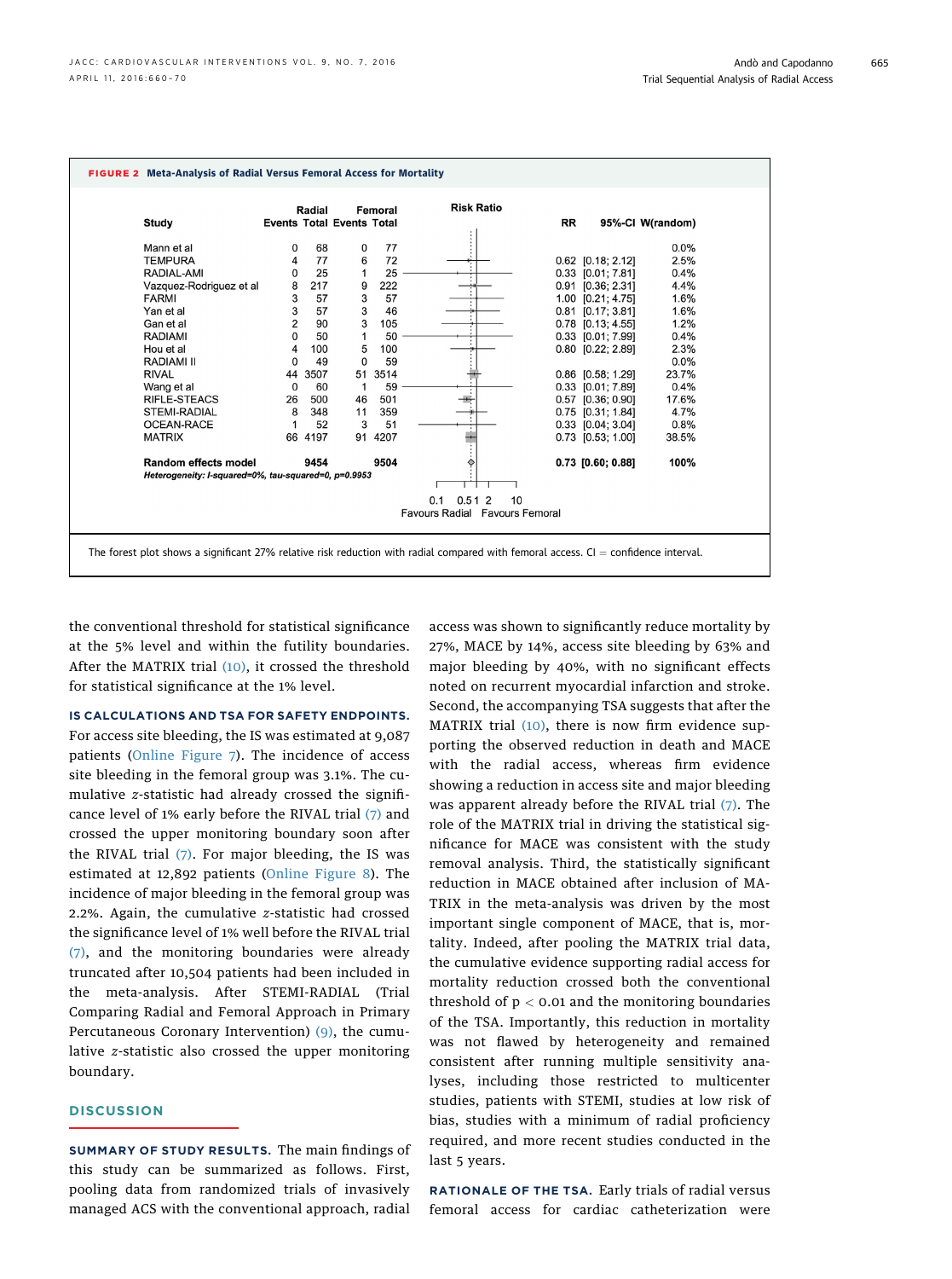<span id="page-6-0"></span>

| <b>TABLE 2 Pooled Effects of Radial Access on Study Outcomes and Sensitivity Analyses</b> |
|-------------------------------------------------------------------------------------------|

|                                              |                   |             |                                                                            |               | <b>Heterogeneity</b> |           |                                                                                                                                                                                                    |                                                  |         |     |              |  |  |  |  |  |  |  |
|----------------------------------------------|-------------------|-------------|----------------------------------------------------------------------------|---------------|----------------------|-----------|----------------------------------------------------------------------------------------------------------------------------------------------------------------------------------------------------|--------------------------------------------------|---------|-----|--------------|--|--|--|--|--|--|--|
| <b>Outcome</b>                               | <b>Studies, N</b> | Patients, N | <b>Test for Overall Effect</b><br><b>RR</b><br>95% CI<br>z-Test<br>p Value |               |                      |           |                                                                                                                                                                                                    | $\tau^2$<br>$I^2$<br>df<br>Chi-Square<br>p Value |         |     |              |  |  |  |  |  |  |  |
| Death                                        |                   |             |                                                                            |               |                      |           |                                                                                                                                                                                                    |                                                  |         |     |              |  |  |  |  |  |  |  |
| All studies                                  | 16                | 18,958      | 0.73                                                                       | $0.60 - 0.88$ | 3.21                 | 0.001     | 3.52                                                                                                                                                                                               | 13                                               | 1.00    | 0%  | 0.00         |  |  |  |  |  |  |  |
| Multicenter studies                          | $\overline{7}$    | 17,817      | 0.73                                                                       | $0.60 - 0.90$ | 2.98                 | 0.003     | 2.29                                                                                                                                                                                               | 6                                                | 0.89    | 0%  | 0.00         |  |  |  |  |  |  |  |
| Low risk of bias studies                     | $\overline{7}$    | 17,446      | 0.72                                                                       | $0.59 - 0.89$ | 3.06                 | 0.002     | 2.29                                                                                                                                                                                               | 6                                                | 0.89    | 0%  | 0.00         |  |  |  |  |  |  |  |
| <b>STEMI</b> studies                         | 13                | 3,388       | 0.65                                                                       | $0.47 - 0.89$ | 2.66                 | 0.008     | 2.33                                                                                                                                                                                               | 11                                               | 1.00    | 0%  | 0.00         |  |  |  |  |  |  |  |
| Expert operators (>200 TRCP)                 | 6                 | 2,569       | 0.66                                                                       | $0.46 - 0.93$ | 2.36                 | 0.02      | 1.28                                                                                                                                                                                               | 5                                                | 0.94    | 0%  | 0.00         |  |  |  |  |  |  |  |
| Recent studies (2011-2015)                   | $\overline{7}$    | 17,463      | 0.72                                                                       | $0.58 - 0.89$ | 3.08                 | 0.002     | 2.55                                                                                                                                                                                               | 5                                                | 0.77    | 0%  | 0.00         |  |  |  |  |  |  |  |
| Myocardial infarction                        |                   |             |                                                                            |               |                      |           |                                                                                                                                                                                                    |                                                  |         |     |              |  |  |  |  |  |  |  |
| All studies                                  | 15                | 18,855      | 0.91                                                                       | $0.79 - 1.04$ | 1.39                 | 0.16      | 2.56                                                                                                                                                                                               | 8                                                | 0.92    | 0%  | 0.00         |  |  |  |  |  |  |  |
| Stroke                                       |                   |             |                                                                            |               |                      |           |                                                                                                                                                                                                    |                                                  |         |     |              |  |  |  |  |  |  |  |
| All studies                                  | 9                 | 17,933      | 1.19                                                                       | $0.77 - 1.84$ | 0.80                 | 0.42      | 2.13                                                                                                                                                                                               | $\overline{7}$                                   | 0.95    | 0%  | 0.00         |  |  |  |  |  |  |  |
| <b>MACE</b>                                  |                   |             |                                                                            |               |                      |           |                                                                                                                                                                                                    |                                                  |         |     |              |  |  |  |  |  |  |  |
| All studies                                  | 16                | 18,958      | 0.86                                                                       | $0.77 - 0.95$ | 2.83                 | 0.005     | 6.74                                                                                                                                                                                               | 14                                               | 0.94    | 0%  | 0.00         |  |  |  |  |  |  |  |
| Multicenter studies                          | $\overline{7}$    | 17,817      | 0.86                                                                       | $0.77 - 0.96$ | 2.63                 | 0.009     | 4.65                                                                                                                                                                                               | 6                                                | 0.59    | 0%  | 0.00         |  |  |  |  |  |  |  |
| Low risk of bias studies                     | $\overline{7}$    | 17,446      | 0.86                                                                       | $0.77 - 0.96$ | 2.67                 | 0.008     | 4.04                                                                                                                                                                                               | 6                                                | 0.67    | 0%  | 0.00         |  |  |  |  |  |  |  |
| STEMI studies                                | 13                | 3,388       | 0.72                                                                       | $0.55 - 0.93$ | 2.46                 | 0.01      | 3.85                                                                                                                                                                                               | 12                                               | 0.99    | 0%  | 0.00         |  |  |  |  |  |  |  |
| Expert operators (>200 TRCP)                 | 6                 | 2,569       | 0.71                                                                       | $0.53 - 0.96$ | 2.21                 | 0.03      | 2.65                                                                                                                                                                                               | 5                                                | 0.75    | 0%  | 0.00         |  |  |  |  |  |  |  |
| Recent studies (2011-2015)                   | $\overline{7}$    | 17,463      | 0.86                                                                       | $0.77 - 0.96$ | 2.71                 | 0.007     | 4.89                                                                                                                                                                                               | 6                                                | 0.56    | 0%  | 0.00         |  |  |  |  |  |  |  |
| Access site bleeding                         |                   |             |                                                                            |               |                      |           |                                                                                                                                                                                                    |                                                  |         |     |              |  |  |  |  |  |  |  |
| All studies                                  | 17                | 19,328      | 0.37                                                                       | $0.30 - 0.46$ | 9.09                 | < 0.001   | 14.49                                                                                                                                                                                              | 16                                               | 0.56    | 0%  | 0.00         |  |  |  |  |  |  |  |
| Multicenter studies                          | $\overline{7}$    | 17,817      | 0.35                                                                       | $0.27 - 0.45$ | 8.39                 | < 0.001   | 3.77                                                                                                                                                                                               | 6                                                | 0.71    | 0%  | 0.00         |  |  |  |  |  |  |  |
| Low risk of bias studies                     | $\overline{7}$    | 17,446      | 0.35                                                                       | $0.27 - 0.45$ | 8.36                 | < 0.001   | 3.85                                                                                                                                                                                               | 6                                                | 0.70    | 0%  | 0.00         |  |  |  |  |  |  |  |
| <b>STEMI</b> studies                         | 14                | 3,758       | 0.35                                                                       | $0.25 - 0.51$ | 5.55                 | < 0.001   | 14.41                                                                                                                                                                                              | 13                                               | 0.35    | 10% | 0.05         |  |  |  |  |  |  |  |
| Expert operators (>200 TRCP)                 | 6                 | 2,569       | 0.28                                                                       | $0.17 - 0.45$ | 5.27                 | < 0.001   | 3.69                                                                                                                                                                                               | 5                                                | 0.59    | 0%  | 0.00         |  |  |  |  |  |  |  |
|                                              | $\overline{7}$    | 17,463      | 0.40                                                                       | $0.28 - 0.58$ | 4.92                 | < 0.001   | 9.40                                                                                                                                                                                               | 6                                                | 0.15    | 36% | 0.08         |  |  |  |  |  |  |  |
| Recent studies (2011-2015)<br>Major bleeding |                   |             |                                                                            |               |                      |           |                                                                                                                                                                                                    |                                                  |         |     |              |  |  |  |  |  |  |  |
| All studies                                  | 16                | 18,958      | 0.60                                                                       | $0.48 - 0.76$ | 4.41                 | < 0.001   | 12.91                                                                                                                                                                                              | 14                                               | 0.53    | 0%  | 0.00         |  |  |  |  |  |  |  |
| Multicenter studies                          | $\overline{7}$    | 17,817      | 0.56                                                                       | $0.39 - 0.80$ | 3.18                 | 0.001     | 7.48                                                                                                                                                                                               | 5                                                | 0.19    | 33% | 0.06         |  |  |  |  |  |  |  |
| Low risk of bias studies                     | $\overline{7}$    | 17,446      | 0.59                                                                       | $0.41 - 0.85$ | 2.81                 | 0.005     | 7.25                                                                                                                                                                                               | 5                                                | 0.20    | 31% | 0.06         |  |  |  |  |  |  |  |
| STEMI studies                                | 13                | 3,388       | 0.45                                                                       | $0.30 - 0.69$ | 3.77                 | < 0.001   | 9.33                                                                                                                                                                                               | 11                                               | 0.59    | 0%  | 0.00         |  |  |  |  |  |  |  |
|                                              | 6                 |             |                                                                            |               |                      |           |                                                                                                                                                                                                    | 5                                                |         |     |              |  |  |  |  |  |  |  |
| Expert operators (>200 TRCP)                 | $\overline{7}$    | 2,569       | 0.36<br>0.61                                                               | $0.21 - 0.60$ | 3.88                 | $<$ 0.001 | 4.30                                                                                                                                                                                               | 6                                                | 0.51    | 0%  | 0.00<br>0.06 |  |  |  |  |  |  |  |
| Recent studies (2011-2015)                   |                   | 17,463      |                                                                            | $0.43 - 0.87$ | 2.77                 | 0.006     | 8.35                                                                                                                                                                                               |                                                  | 0.21    | 28% |              |  |  |  |  |  |  |  |
| Access site crossover                        | 17                |             |                                                                            |               |                      |           |                                                                                                                                                                                                    |                                                  |         |     |              |  |  |  |  |  |  |  |
| All studies                                  | $\overline{7}$    | 19,328      | 3.38                                                                       | 2.09-5.49     | 4.94                 | < 0.001   | 42.09                                                                                                                                                                                              | 16                                               | < 0.001 | 62% | 0.35         |  |  |  |  |  |  |  |
| Multicenter studies                          |                   | 17,817      | 4.63                                                                       | 2.43-8.80     | 4.67                 | < 0.001   | 28.99                                                                                                                                                                                              | 6                                                | < 0.001 | 79% | 0.38         |  |  |  |  |  |  |  |
| Low risk of bias studies                     | $\overline{7}$    | 17,446      | 3.47                                                                       | 1.81-6.66     | 3.75                 | < 0.001   | 34.53                                                                                                                                                                                              | 6                                                | < 0.001 | 83% | 0.44         |  |  |  |  |  |  |  |
| <b>STEMI</b> studies                         | 14                | 3,758       | 2.83                                                                       | 1.66-4.84     | 3.81                 | < 0.001   | 16.16                                                                                                                                                                                              | 13                                               | 0.24    | 20% | 0.18         |  |  |  |  |  |  |  |
| Expert operators (>200 TRCP)                 | 6                 | 2,569       | 4.06                                                                       | $2.45 - 6.71$ | 5.45                 | < 0.001   | 4.09                                                                                                                                                                                               | 5                                                | 0.54    | 0%  | 0.00         |  |  |  |  |  |  |  |
| Recent studies (2011-2015)                   | $\overline{7}$    | 17,463      | 3.60                                                                       | 1.99-6.52     | 4.22                 | < 0.001   | 28.53                                                                                                                                                                                              | 6                                                | < 0.001 | 79% | 0.35         |  |  |  |  |  |  |  |
|                                              |                   |             |                                                                            |               |                      |           | CI = confidence interval; df = degrees of freedom; MACE = major adverse cardiovascular events; RR = relative risk; STEMI = ST-segment elevation myocardial infarction; TRCP = transradial coronary |                                                  |         |     |              |  |  |  |  |  |  |  |

procedures.

limited by their single-center nature and lacked sufficient power to provide meaningful conclusions. More recently, 4 larger multicenter trials have been conducted in ACS, with mixed results (7–[10\).](#page-9-0) Notably, none of the trials conducted so far was powered for the hard outcome of mortality, hence the rationale behind a new meta-analysis. The understanding that even previous meta-analyses on this topic  $(3,11)$  were underpowered for the mortality endpoint is consistent with the results of our TSA, showing that the mortality RR reduction with radial access becomes

statistically significant at the 5% and 1% alpha level after data from the RIFLE-STEACS [\(8\)](#page-9-0) and MATRIX [\(10\)](#page-9-0) trials are included, respectively, and clinically significant (i.e., the cumulative z-curve crosses the adjusted monitoring boundary) after the addition of the MATRIX trial [\(10\).](#page-9-0)

The interpretation of a TSA resembles that of interim analyses of clinical trials. In our case, the interim analysis is sequentially performed with every published trial of radial versus femoral access and can dictate whether a sufficient level of evidence for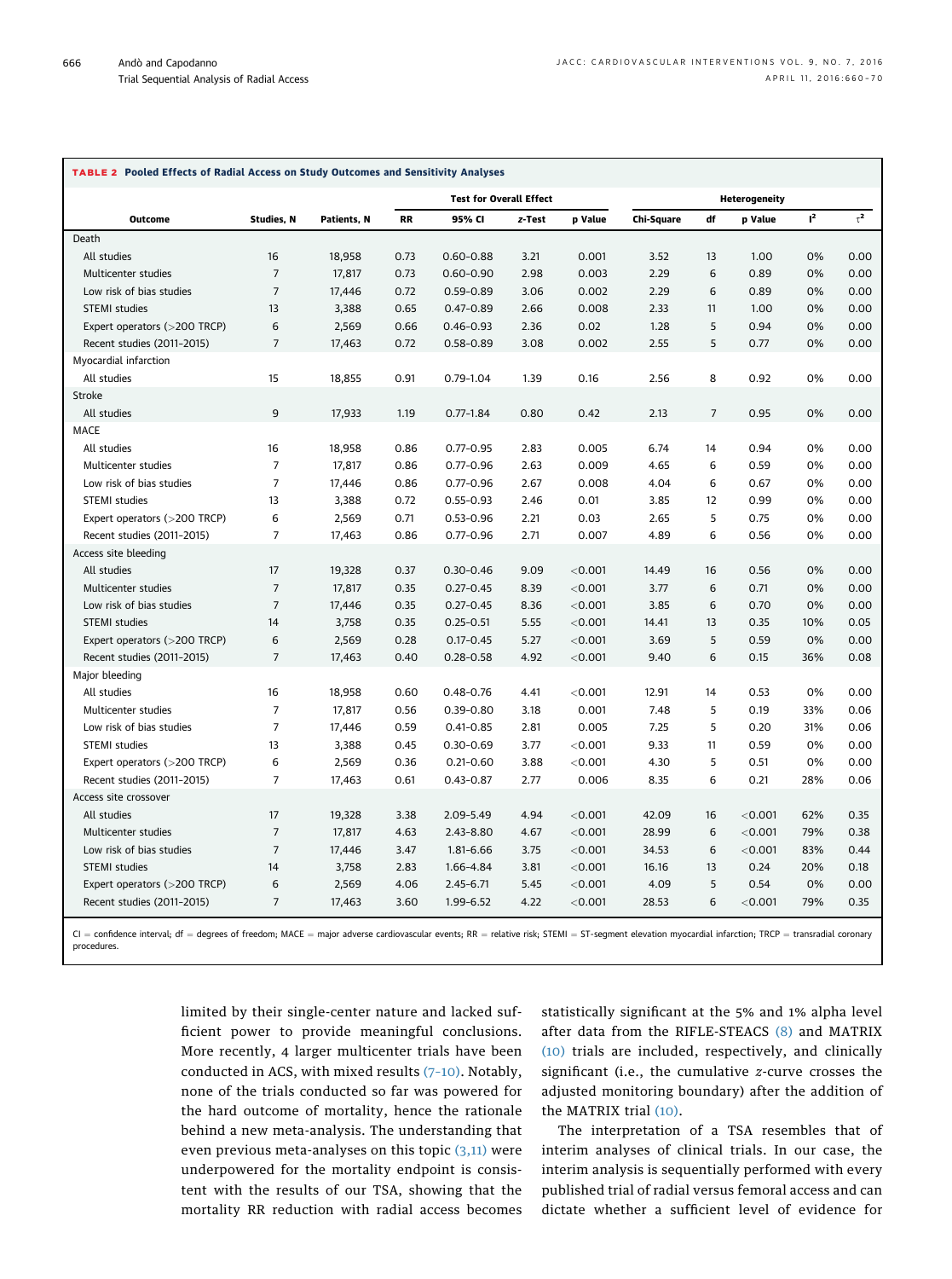<span id="page-7-0"></span>

benefit, harm, or futility has been reached. For death, the z-curve crossed the monitoring boundaries, which in a randomized trial of radial access powered for mortality would suggest the opportunity to stop the trial due to a clear evidence of superiority. According to the TSA methodology, crossing the monitoring boundaries for the z-curve indicates a clinically meaningful effect of a specific intervention that is also consolidated by statistical significance  $(15,16)$ .

These findings in aggregate support the understanding that there is no need for further trials of radial versus femoral access powered for mortality after the MATRIX trial [\(10\)](#page-9-0), and that the current body of evidence is sufficient to consider the radial access as a life-saving procedure in invasively managed patients with ACS, warranting both an upgrade of current recommendations and every effort to maximize the

proportion of radial procedures [\(30\).](#page-9-0) Recently released European Society of Cardiology guidelines for the management of ACS in patients presenting without persistent ST-segment elevation now support this concept with a Class I, Level of Evidence: A recommendation for the use of the radial approach, if performed in experienced center, and thereby promote a transition to preferential use of the radial approach in patients presenting with an ACS  $(31)$ .

BLEEDING AND MORTALITY. The observed reduction in mortality with radial access was achieved in parallel with significant reductions in MACE and bleeding (both access site related and major). A link between bleeding and ischemic events (including fatal ischemic events) has increasingly emerged in interventional studies over time, supported by the understanding that any strategy aimed at reducing bleeding is also associated with improved survival in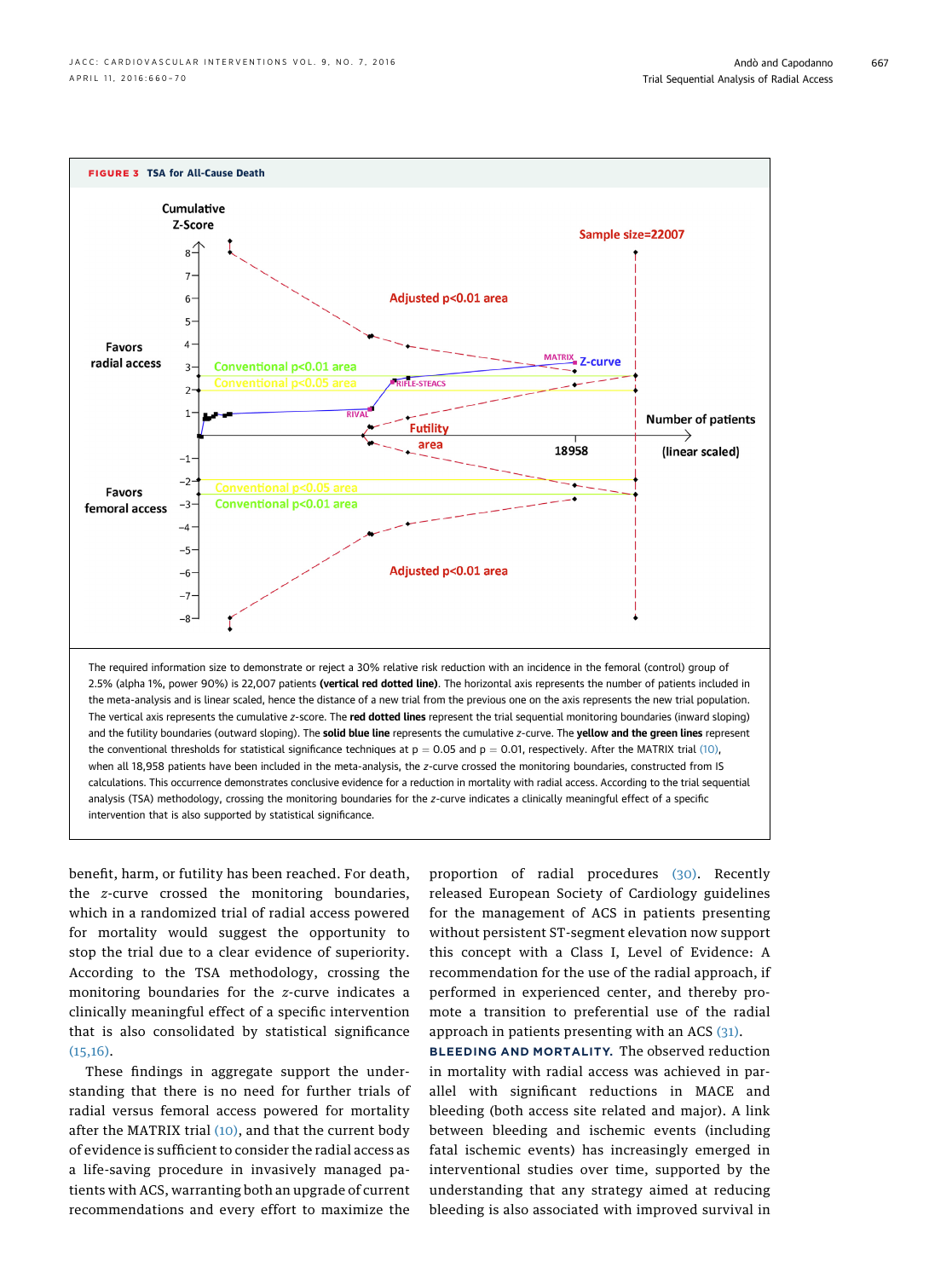patients with ACS [\(32\)](#page-9-0), particularly in those undergoing PCI [\(33\).](#page-9-0) Consistent with this concept, in the MATRIX trial, the magnitude of the reduction in major bleeding was similar to the observed reduction in mortality [\(10\).](#page-9-0) Interestingly, in a nested case-control post hoc study of the MATRIX trial [\(10\)](#page-9-0) focusing on 137 cases of death not directly attributed to a bleeding event and 1,370 matched control subjects, the occurrence of a BARC (Bleeding Academic Research Consortium) actionable bleeding was associated with a twice-higher mortality risk (adjusted odds ratio 2.35;  $p = 0.015$ ). Several mechanisms may contribute to explain the association of bleeding events and mortality from ischemic causes, including anemia, abrupt discontinuation of antiplatelet and anticoagulant therapies, and prothrombotic states related to bleeding, or the effects of blood transfusions [\(34\).](#page-9-0)

IMPACT OF OPERATORS' EXPERIENCE. It may be perceived that the safety benefits of radial access are outweighed by technical challenges, which may discourage interventional cardiologists from adopting a new strategy which may lead, at the initial stages of the learning curve, to longer procedures and, ultimately, access site crossover. This is also suggested by subgroup analyses from the 2 largest randomized trials available [\(7,10\).](#page-9-0) Consistently, restricting our findings to studies where a minimum expertise of 200 radial cases was required resulted in larger point estimates for most of the clinical outcomes explored ([Table 2](#page-6-0)), which confirm that the benefit of radial access may be larger in (but not confined to) cases performed by expert operators. Noteworthy, radial procedures were only marginally longer than femoral procedures; there was no interaction between the risk of crossover with radial access and operators' experience ( $p = 0.36$ ); and the risk of crossover was larger in trials in which a minimal radial expertise of 200 cases was required, which could be mostly attributable to the possibility of more complex patients randomized in trials in which a high proficiency in radial procedures was mandated. Accordingly, large U.S. registry data demonstrate that as operators' radial volume increases, higher-risk patients are chosen for radial procedures and that the larger the radial procedural volume, the higher the proficiency [\(35\).](#page-9-0)

STUDY LIMITATIONS. Specific limitations of our study that cannot be totally addressed by the TSA methodology are as follows. First, we could not use any standardized definition of bleeding [\(36\)](#page-10-0) across the studies. Second, patients with non-STEMI mainly belong to 2 multicenter trials, which have come to conflicting conclusions  $(10,37)$ . It was not possible

to perform a sensitivity analysis restricted to patients with non-STEMI due to lack of published data, although the benefit of radial access in these patients in registries [\(38\)](#page-10-0) seems consistent with randomized studies. Finally, we cannot exclude that the differences in bleeding and mortality shown in our study may be influenced by variable use of glycoprotein IIb/IIIa inhibitors, a source of consistent heterogeneity across studies comparing radial and femoral access [\(39\).](#page-10-0)

## **CONCLUSIONS**

The updated pooled and trial sequential analysis of the available information to date indicates that radial access reduces mortality in patients with ACS undergoing invasive management. This benefit is paralleled by significant reductions in MACE, access site bleeding, and major bleeding as compared with femoral access, thus supporting the use of radial access as the default strategy for cardiac catheterization in patients with ACS.

REPRINT REQUESTS AND CORRESPONDENCE: Dr. Giuseppe Andò, Section of Cardiology, Department of Clinical and Experimental Medicine, University of Messina, Via Santa Cecilia 98, 98123 Messina, Italy. E-mail: [giuseppeando1975@gmail.com.](mailto:giuseppeando1975@gmail.com)

### **PERSPECTIVES**

WHAT IS KNOWN? The radial vascular access has been increasingly used for cardiac catheterization and interventions compared with the femoral approach. The main advantage, consisting in the lower incidence of access site bleeding and complications, is typically paralleled by patients' preference.

WHAT IS NEW? Studies conducted in patients with ACS have come to conflicting conclusions with respect to the efficacy of the radial approach in reducing the composite of net adverse cardiovascular events by parallel reductions in bleeding. This trial sequential analysis of all randomized studies to date suggests that the body of evidence is now sufficient to recommend radial access as a life-saving procedure.

WHAT IS NEXT? This study supports the notion that radial artery should be the vascular access of choice for experienced centers treating patients with ACS and that femoral-oriented centers should promote a transition to radial approach.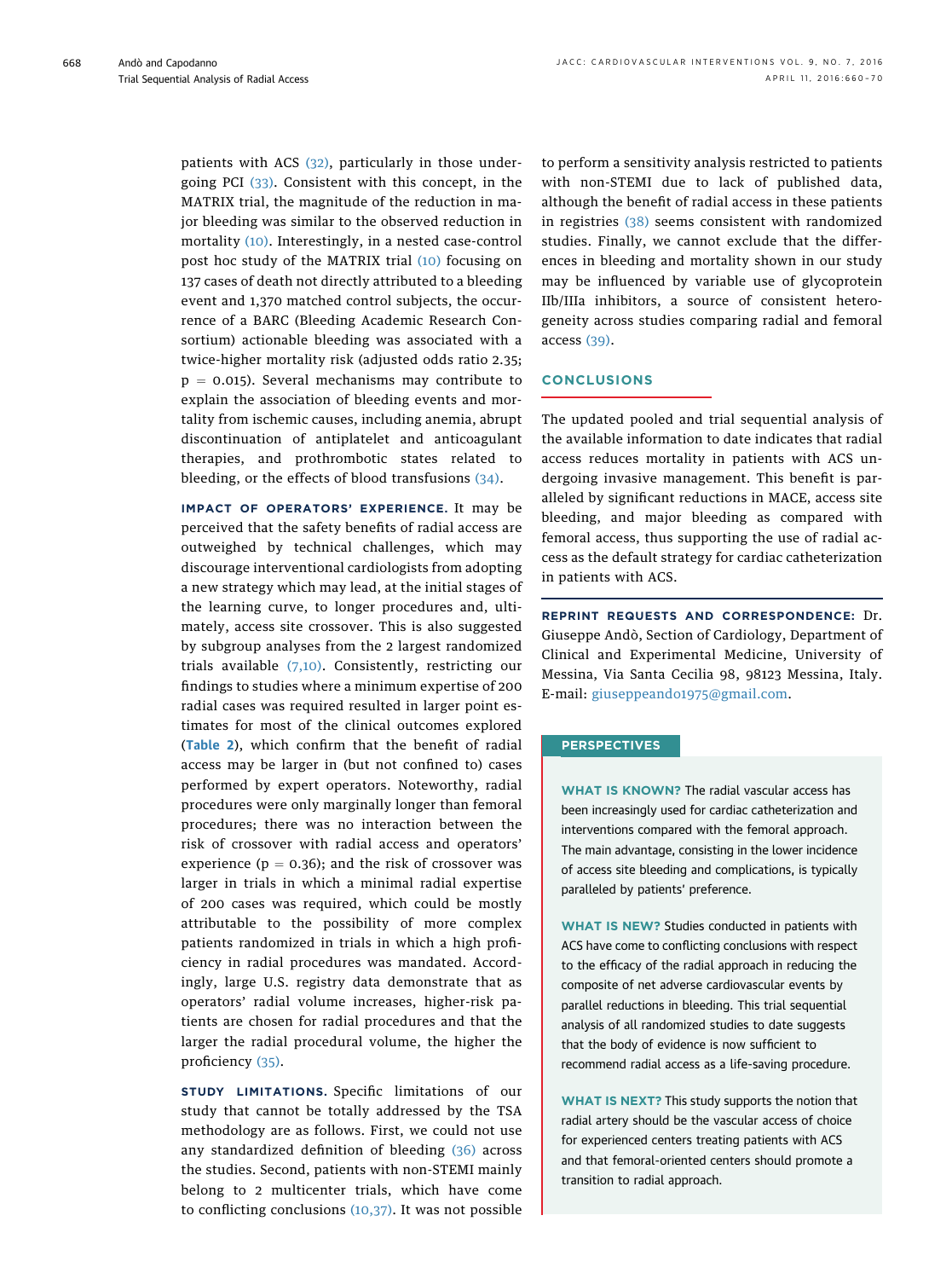#### <span id="page-9-0"></span>REFERENCES

1. [Wiviott SD, Braunwald E, McCabe CH, et al.](http://refhub.elsevier.com/S1936-8798(15)01901-9/sref1) [Prasugrel versus clopidogrel in patients with acute](http://refhub.elsevier.com/S1936-8798(15)01901-9/sref1) [coronary syndromes. N Engl J Med 2007;357:](http://refhub.elsevier.com/S1936-8798(15)01901-9/sref1) [2001](http://refhub.elsevier.com/S1936-8798(15)01901-9/sref1)–15.

2. [Doyle BJ, Rihal CS, Gastineau DA, Holmes DR Jr.](http://refhub.elsevier.com/S1936-8798(15)01901-9/sref2) [Bleeding, blood transfusion, and increased mor](http://refhub.elsevier.com/S1936-8798(15)01901-9/sref2)[tality after percutaneous coronary intervention:](http://refhub.elsevier.com/S1936-8798(15)01901-9/sref2) [implications for contemporary practice. J Am Coll](http://refhub.elsevier.com/S1936-8798(15)01901-9/sref2) [Cardiol 2009;53:2019](http://refhub.elsevier.com/S1936-8798(15)01901-9/sref2)–27.

3. [Jolly SS, Amlani S, Hamon M, Yusuf S,](http://refhub.elsevier.com/S1936-8798(15)01901-9/sref3) [Mehta SR. Radial versus femoral access for](http://refhub.elsevier.com/S1936-8798(15)01901-9/sref3) [coronary angiography or intervention and](http://refhub.elsevier.com/S1936-8798(15)01901-9/sref3) [the impact on major bleeding and ischemic](http://refhub.elsevier.com/S1936-8798(15)01901-9/sref3) [events: a systematic review and meta-analysis](http://refhub.elsevier.com/S1936-8798(15)01901-9/sref3) [of randomized trials. Am Heart J 2009;157:](http://refhub.elsevier.com/S1936-8798(15)01901-9/sref3) [132](http://refhub.elsevier.com/S1936-8798(15)01901-9/sref3)–40.

4. [Mann T, Cubeddu G, Bowen J, et al. Stenting in](http://refhub.elsevier.com/S1936-8798(15)01901-9/sref4) [acute coronary syndromes: a comparison of radial](http://refhub.elsevier.com/S1936-8798(15)01901-9/sref4) [versus femoral access sites. J Am Coll Cardiol](http://refhub.elsevier.com/S1936-8798(15)01901-9/sref4) [1998;32:572](http://refhub.elsevier.com/S1936-8798(15)01901-9/sref4)–6.

5. [Saito S, Tanaka S, Hiroe Y, et al. Comparative](http://refhub.elsevier.com/S1936-8798(15)01901-9/sref5) [study on transradial approach vs. transfemoral](http://refhub.elsevier.com/S1936-8798(15)01901-9/sref5) [approach in primary stent implantation for pa](http://refhub.elsevier.com/S1936-8798(15)01901-9/sref5)[tients with acute myocardial infarction: results of](http://refhub.elsevier.com/S1936-8798(15)01901-9/sref5) [the Test for Myocardial Infarction by Prospective](http://refhub.elsevier.com/S1936-8798(15)01901-9/sref5) [Unicenter Randomization for Access Sites](http://refhub.elsevier.com/S1936-8798(15)01901-9/sref5) [\(TEMPURA\) trial. Catheter Cardiovasc Interv 2003;](http://refhub.elsevier.com/S1936-8798(15)01901-9/sref5) [59:26](http://refhub.elsevier.com/S1936-8798(15)01901-9/sref5)–33.

6. [Cantor WJ, Puley G, Natarajan MK, et al. Radial](http://refhub.elsevier.com/S1936-8798(15)01901-9/sref6) [versus femoral access for emergent percutaneous](http://refhub.elsevier.com/S1936-8798(15)01901-9/sref6) [coronary intervention with adjunct glycoprotein](http://refhub.elsevier.com/S1936-8798(15)01901-9/sref6) [IIb/IIIa inhibition in acute myocardial infarction:](http://refhub.elsevier.com/S1936-8798(15)01901-9/sref6) [the RADIAL-AMI pilot randomized trial. Am Heart J](http://refhub.elsevier.com/S1936-8798(15)01901-9/sref6) [2005;150:543](http://refhub.elsevier.com/S1936-8798(15)01901-9/sref6)–9.

7. [Jolly SS, Yusuf S, Cairns J, et al. Radial versus](http://refhub.elsevier.com/S1936-8798(15)01901-9/sref7) [femoral access for coronary angiography and](http://refhub.elsevier.com/S1936-8798(15)01901-9/sref7) [intervention in patients with acute coronary](http://refhub.elsevier.com/S1936-8798(15)01901-9/sref7) [syndromes \(RIVAL\): a randomised, parallel](http://refhub.elsevier.com/S1936-8798(15)01901-9/sref7) [group, multicentre trial. Lancet 2011;377:](http://refhub.elsevier.com/S1936-8798(15)01901-9/sref7) [1409](http://refhub.elsevier.com/S1936-8798(15)01901-9/sref7)–20.

8. [Romagnoli E, Biondi-Zoccai G, Sciahbasi A, et al.](http://refhub.elsevier.com/S1936-8798(15)01901-9/sref8) [Radial versus femoral randomized investigation in](http://refhub.elsevier.com/S1936-8798(15)01901-9/sref8) [ST-segment elevation acute coronary syndrome:](http://refhub.elsevier.com/S1936-8798(15)01901-9/sref8) [the RIFLE-STEACS \(Radial Versus Femoral Ran](http://refhub.elsevier.com/S1936-8798(15)01901-9/sref8)[domized Investigation in ST-Elevation Acute Cor](http://refhub.elsevier.com/S1936-8798(15)01901-9/sref8)[onary Syndrome\) study. J Am Coll Cardiol 2012;](http://refhub.elsevier.com/S1936-8798(15)01901-9/sref8) [60:2481](http://refhub.elsevier.com/S1936-8798(15)01901-9/sref8)–9.

9. [Bernat I, Horak D, Stasek J, et al. ST-segment](http://refhub.elsevier.com/S1936-8798(15)01901-9/sref9) [elevation myocardial infarction treated by radial or](http://refhub.elsevier.com/S1936-8798(15)01901-9/sref9) [femoral approach in a multicenter randomized](http://refhub.elsevier.com/S1936-8798(15)01901-9/sref9) [clinical trial: the STEMI-RADIAL trial. J Am Coll](http://refhub.elsevier.com/S1936-8798(15)01901-9/sref9) [Cardiol 2014;63:964](http://refhub.elsevier.com/S1936-8798(15)01901-9/sref9)–72.

10. [Valgimigli M, Gagnor A, Calabro P, et al. Radial](http://refhub.elsevier.com/S1936-8798(15)01901-9/sref10) [versus femoral access in patients with acute cor](http://refhub.elsevier.com/S1936-8798(15)01901-9/sref10)[onary syndromes undergoing invasive manage](http://refhub.elsevier.com/S1936-8798(15)01901-9/sref10)[ment: a randomised multicentre trial. Lancet 2015;](http://refhub.elsevier.com/S1936-8798(15)01901-9/sref10) [385:2465](http://refhub.elsevier.com/S1936-8798(15)01901-9/sref10)–76.

11. [Karrowni W, Vyas A, Giacomino B, et al. Radial](http://refhub.elsevier.com/S1936-8798(15)01901-9/sref11) [versus femoral access for primary percutaneous](http://refhub.elsevier.com/S1936-8798(15)01901-9/sref11) [interventions in ST-segment elevation myocardial](http://refhub.elsevier.com/S1936-8798(15)01901-9/sref11) [infarction patients: a meta-analysis of randomized](http://refhub.elsevier.com/S1936-8798(15)01901-9/sref11) [controlled trials. J Am Coll Cardiol Intv 2013;6:](http://refhub.elsevier.com/S1936-8798(15)01901-9/sref11) [814](http://refhub.elsevier.com/S1936-8798(15)01901-9/sref11)–23.

12. Mahmud E. Patel M. Radial access for ST[segment elevation myocardial infarction in](http://refhub.elsevier.com/S1936-8798(15)01901-9/sref12)[terventions: does it really lower mortality? J Am](http://refhub.elsevier.com/S1936-8798(15)01901-9/sref12) [Coll Cardiol Intv 2013;6:824](http://refhub.elsevier.com/S1936-8798(15)01901-9/sref12)–6.

13. Thorlund K, Devereaux PJ, Wettersley J, et al. [Can trial sequential monitoring boundaries reduce](http://refhub.elsevier.com/S1936-8798(15)01901-9/sref13) [spurious inferences from meta-analyses? Int J](http://refhub.elsevier.com/S1936-8798(15)01901-9/sref13) [Epidemiol 2009;38:276](http://refhub.elsevier.com/S1936-8798(15)01901-9/sref13)–86.

14. [Moher D, Liberati A, Tetzlaff J, Altman DG,](http://refhub.elsevier.com/S1936-8798(15)01901-9/sref14) [PRISMA Group. Preferred reporting items for](http://refhub.elsevier.com/S1936-8798(15)01901-9/sref14) [systematic reviews and meta-analyses: the](http://refhub.elsevier.com/S1936-8798(15)01901-9/sref14) [PRISMA statement. Ann Intern Med 2009;151:](http://refhub.elsevier.com/S1936-8798(15)01901-9/sref14) 264–[9, W64.](http://refhub.elsevier.com/S1936-8798(15)01901-9/sref14)

15. [Brok J, Thorlund K, Wetterslev J, Gluud C.](http://refhub.elsevier.com/S1936-8798(15)01901-9/sref15) [Apparently conclusive meta-analyses may be](http://refhub.elsevier.com/S1936-8798(15)01901-9/sref15) [inconclusive: trial sequential analysis adjustment](http://refhub.elsevier.com/S1936-8798(15)01901-9/sref15) [of random error risk due to repetitive testing of](http://refhub.elsevier.com/S1936-8798(15)01901-9/sref15) [accumulating data in apparently conclusive](http://refhub.elsevier.com/S1936-8798(15)01901-9/sref15) [neonatal meta-analyses. Int J Epidemiol 2009;38:](http://refhub.elsevier.com/S1936-8798(15)01901-9/sref15) [287](http://refhub.elsevier.com/S1936-8798(15)01901-9/sref15)–98.

16. [Wetterslev J, Thorlund K, Brok J, Gluud C. Trial](http://refhub.elsevier.com/S1936-8798(15)01901-9/sref16) [sequential analysis may establish when](http://refhub.elsevier.com/S1936-8798(15)01901-9/sref16) firm evi[dence is reached in cumulative meta-analysis.](http://refhub.elsevier.com/S1936-8798(15)01901-9/sref16) [J Clin Epidemiol 2008;61:64](http://refhub.elsevier.com/S1936-8798(15)01901-9/sref16)–75.

17. [Borm GF, Donders AR. Updating meta-analyses](http://refhub.elsevier.com/S1936-8798(15)01901-9/sref17) [leads to larger type I errors than publication bias.](http://refhub.elsevier.com/S1936-8798(15)01901-9/sref17) [J Clin Epidemiol 2009;62:825](http://refhub.elsevier.com/S1936-8798(15)01901-9/sref17)–30.e10.

18. [Valgimigli M, Calabro P, Cortese B, et al.,](http://refhub.elsevier.com/S1936-8798(15)01901-9/sref18) [MATRIX Investigators. Scienti](http://refhub.elsevier.com/S1936-8798(15)01901-9/sref18)fic foundation and [possible implications for Practice of the Mini](http://refhub.elsevier.com/S1936-8798(15)01901-9/sref18)[mizing Adverse Haemorrhagic Events by Trans](http://refhub.elsevier.com/S1936-8798(15)01901-9/sref18)[radial Access Site and Systemic Implementation of](http://refhub.elsevier.com/S1936-8798(15)01901-9/sref18) [AngioX \(MATRIX\) trial. J Cardiovasc Transl Res](http://refhub.elsevier.com/S1936-8798(15)01901-9/sref18) [2014;7:101](http://refhub.elsevier.com/S1936-8798(15)01901-9/sref18)–11.

19. [Brasselet C, Tassan S, Nazeyrollas P, Hamon M,](http://refhub.elsevier.com/S1936-8798(15)01901-9/sref19) [Metz D. Randomised comparison of femoral versus](http://refhub.elsevier.com/S1936-8798(15)01901-9/sref19) [radial approach for percutaneous coronary inter](http://refhub.elsevier.com/S1936-8798(15)01901-9/sref19)[vention using abciximab in acute myocardial](http://refhub.elsevier.com/S1936-8798(15)01901-9/sref19) [infarction: results of the FARMI trial. Heart 2007;](http://refhub.elsevier.com/S1936-8798(15)01901-9/sref19) [93:1556](http://refhub.elsevier.com/S1936-8798(15)01901-9/sref19)–61.

20. [Chodor P, Krupa H, Kurek T, et al.](http://refhub.elsevier.com/S1936-8798(15)01901-9/sref20) [RADIal versus femoral approach for percutaneous](http://refhub.elsevier.com/S1936-8798(15)01901-9/sref20) [coronary interventions in patients with Acute](http://refhub.elsevier.com/S1936-8798(15)01901-9/sref20) [Myocardial Infarction \(RADIAMI\): a prospective,](http://refhub.elsevier.com/S1936-8798(15)01901-9/sref20) [randomized, single-center clinical trial. Cardiol J](http://refhub.elsevier.com/S1936-8798(15)01901-9/sref20) [2009;16:332](http://refhub.elsevier.com/S1936-8798(15)01901-9/sref20)–40.

21. [Chodor P, Kurek T, Kowalczuk A, et al. Radial](http://refhub.elsevier.com/S1936-8798(15)01901-9/sref21) [vs femoral approach with StarClose clip place](http://refhub.elsevier.com/S1936-8798(15)01901-9/sref21)[ment for primary percutaneous coronary inter](http://refhub.elsevier.com/S1936-8798(15)01901-9/sref21)[vention in patients with ST-elevation myocardial](http://refhub.elsevier.com/S1936-8798(15)01901-9/sref21) [infarction. RADIAMI II: a prospective, rando](http://refhub.elsevier.com/S1936-8798(15)01901-9/sref21)[mised, single centre trial. Kardiol Pol 2011;69:](http://refhub.elsevier.com/S1936-8798(15)01901-9/sref21) [763](http://refhub.elsevier.com/S1936-8798(15)01901-9/sref21)–71.

22. [Hou L, Wei YD, Li WM, Xu YW. Compara](http://refhub.elsevier.com/S1936-8798(15)01901-9/sref22)[tive study on transradial versus transfemoral](http://refhub.elsevier.com/S1936-8798(15)01901-9/sref22) [approach for primary percutaneous coronary](http://refhub.elsevier.com/S1936-8798(15)01901-9/sref22) [intervention in Chinese patients with acute](http://refhub.elsevier.com/S1936-8798(15)01901-9/sref22) [myocardial infarction. Saudi Med J 2010;31:](http://refhub.elsevier.com/S1936-8798(15)01901-9/sref22) [158](http://refhub.elsevier.com/S1936-8798(15)01901-9/sref22)–62.

23. [Koltowski L, Filipiak KJ, Kochman J, et al.](http://refhub.elsevier.com/S1936-8798(15)01901-9/sref23) [Access for percutaneous coronary intervention in](http://refhub.elsevier.com/S1936-8798(15)01901-9/sref23) [ST segment elevation myocardial infarction:](http://refhub.elsevier.com/S1936-8798(15)01901-9/sref23) [radial vs. femoral: a prospective, randomised](http://refhub.elsevier.com/S1936-8798(15)01901-9/sref23) [clinical trial \(OCEAN RACE\). Kardiol Pol 2014;72:](http://refhub.elsevier.com/S1936-8798(15)01901-9/sref23) [604](http://refhub.elsevier.com/S1936-8798(15)01901-9/sref23)–11.

24. [Li WM, Li Y, Zhao JY, et al. Safety and feasi](http://refhub.elsevier.com/S1936-8798(15)01901-9/sref24)[bility of emergent percutaneous coronary inter](http://refhub.elsevier.com/S1936-8798(15)01901-9/sref24)[vention with the transradial access in patients with](http://refhub.elsevier.com/S1936-8798(15)01901-9/sref24) [acute myocardial infarction. Chin Med J \(Engl\)](http://refhub.elsevier.com/S1936-8798(15)01901-9/sref24) [2007;120:598](http://refhub.elsevier.com/S1936-8798(15)01901-9/sref24)–600.

25. [Wang YB, Fu XH, Wang XC, et al. Randomized](http://refhub.elsevier.com/S1936-8798(15)01901-9/sref25) [comparison of radial versus femoral approach for](http://refhub.elsevier.com/S1936-8798(15)01901-9/sref25) [patients with STEMI undergoing early PCI](http://refhub.elsevier.com/S1936-8798(15)01901-9/sref25) [following intravenous thrombolysis. J Invasive](http://refhub.elsevier.com/S1936-8798(15)01901-9/sref25) [Cardiol 2012;24:412](http://refhub.elsevier.com/S1936-8798(15)01901-9/sref25)–6.

26. [Yan ZX, Zhou YJ, Zhao YX, et al. Safety and](http://refhub.elsevier.com/S1936-8798(15)01901-9/sref26) [feasibility of transradial approach for primary](http://refhub.elsevier.com/S1936-8798(15)01901-9/sref26) [percutaneous coronary intervention in elderly pa](http://refhub.elsevier.com/S1936-8798(15)01901-9/sref26)[tients with acute myocardial infarction. Chin Med J](http://refhub.elsevier.com/S1936-8798(15)01901-9/sref26) [\(Engl\) 2008;121:782](http://refhub.elsevier.com/S1936-8798(15)01901-9/sref26)–6.

27. [Gan L, Li Q, Liu R, Zhao Y, Qiu J, Liao Y.](http://refhub.elsevier.com/S1936-8798(15)01901-9/sref27) [Effectiveness and feasibility of transradial ap](http://refhub.elsevier.com/S1936-8798(15)01901-9/sref27)[proaches for primary percutaneous coronary](http://refhub.elsevier.com/S1936-8798(15)01901-9/sref27) [intervention in patients with acute myocar](http://refhub.elsevier.com/S1936-8798(15)01901-9/sref27)[dial infarction. J Nanjing Med Univ 2009;23:](http://refhub.elsevier.com/S1936-8798(15)01901-9/sref27) [270](http://refhub.elsevier.com/S1936-8798(15)01901-9/sref27)–4.

28. [Vazquez-Rodriguez JM. Comparación del](http://refhub.elsevier.com/S1936-8798(15)01901-9/sref28) [acceso radial frente al acceso femoral en la revas](http://refhub.elsevier.com/S1936-8798(15)01901-9/sref28)[cularización percutánea durante la fase aguda del](http://refhub.elsevier.com/S1936-8798(15)01901-9/sref28) [infarto agudo de miocardio con elevación del seg](http://refhub.elsevier.com/S1936-8798(15)01901-9/sref28)[mento ST. A Coruña, Spain: Universidade da Coruña](http://refhub.elsevier.com/S1936-8798(15)01901-9/sref28) [\[doctoral thesis\], 2009](http://refhub.elsevier.com/S1936-8798(15)01901-9/sref28).

29. [Egger M, Juni P, Bartlett C, Holenstein F,](http://refhub.elsevier.com/S1936-8798(15)01901-9/sref29) [Sterne J. How important are comprehensive liter](http://refhub.elsevier.com/S1936-8798(15)01901-9/sref29)[ature searches and the assessment of trial quality](http://refhub.elsevier.com/S1936-8798(15)01901-9/sref29) [in systematic reviews? Empirical study. Health](http://refhub.elsevier.com/S1936-8798(15)01901-9/sref29) [Technol Assess 2003;7:1](http://refhub.elsevier.com/S1936-8798(15)01901-9/sref29)–76.

30. [Jolly SS, Mehta SR. Coronary intervention:](http://refhub.elsevier.com/S1936-8798(15)01901-9/sref30) [radial artery access comes of age. Lancet 2015;](http://refhub.elsevier.com/S1936-8798(15)01901-9/sref30) [385:2437](http://refhub.elsevier.com/S1936-8798(15)01901-9/sref30)–9.

31. Roffi [M, Patrono C, Collet JP, et al. 2015](http://refhub.elsevier.com/S1936-8798(15)01901-9/sref31) [ESC guidelines for the management of acute](http://refhub.elsevier.com/S1936-8798(15)01901-9/sref31) [coronary syndromes in patients presenting](http://refhub.elsevier.com/S1936-8798(15)01901-9/sref31) [without persistent ST-segment elevation. Eur](http://refhub.elsevier.com/S1936-8798(15)01901-9/sref31) [Heart J 2015.](http://refhub.elsevier.com/S1936-8798(15)01901-9/sref31)

32. [Eikelboom JW, Mehta SR, Anand SS, Xie C,](http://refhub.elsevier.com/S1936-8798(15)01901-9/sref32) [Fox KA, Yusuf S. Adverse impact of bleeding on](http://refhub.elsevier.com/S1936-8798(15)01901-9/sref32) [prognosis in patients with acute coronary syn](http://refhub.elsevier.com/S1936-8798(15)01901-9/sref32)[dromes. Circulation 2006;114:774](http://refhub.elsevier.com/S1936-8798(15)01901-9/sref32)–82.

33. [Mehran R, Pocock S, Nikolsky E, et al. Impact](http://refhub.elsevier.com/S1936-8798(15)01901-9/sref33) [of bleeding on mortality after percutaneous cor](http://refhub.elsevier.com/S1936-8798(15)01901-9/sref33)[onary intervention results from a patient-level](http://refhub.elsevier.com/S1936-8798(15)01901-9/sref33) [pooled analysis of the REPLACE-2, ACUITY, and](http://refhub.elsevier.com/S1936-8798(15)01901-9/sref33) [HORIZONS-AMI trials. J Am Coll Cardiol Intv 2011;](http://refhub.elsevier.com/S1936-8798(15)01901-9/sref33) [4:654](http://refhub.elsevier.com/S1936-8798(15)01901-9/sref33)–64.

34. [Singh M. Bleeding avoidance strategies during](http://refhub.elsevier.com/S1936-8798(15)01901-9/sref34) [percutaneous coronary interventions. J Am Coll](http://refhub.elsevier.com/S1936-8798(15)01901-9/sref34) [Cardiol 2015;65:2225](http://refhub.elsevier.com/S1936-8798(15)01901-9/sref34)–38.

35. [Hess CN, Peterson ED, Neely ML, et al. The](http://refhub.elsevier.com/S1936-8798(15)01901-9/sref35) [learning curve for transradial percutaneous](http://refhub.elsevier.com/S1936-8798(15)01901-9/sref35) [coronary intervention among operators in the](http://refhub.elsevier.com/S1936-8798(15)01901-9/sref35) [United States: a study from the National Car](http://refhub.elsevier.com/S1936-8798(15)01901-9/sref35)[diovascular Data Registry. Circulation 2014;129:](http://refhub.elsevier.com/S1936-8798(15)01901-9/sref35) [2277](http://refhub.elsevier.com/S1936-8798(15)01901-9/sref35)–86.